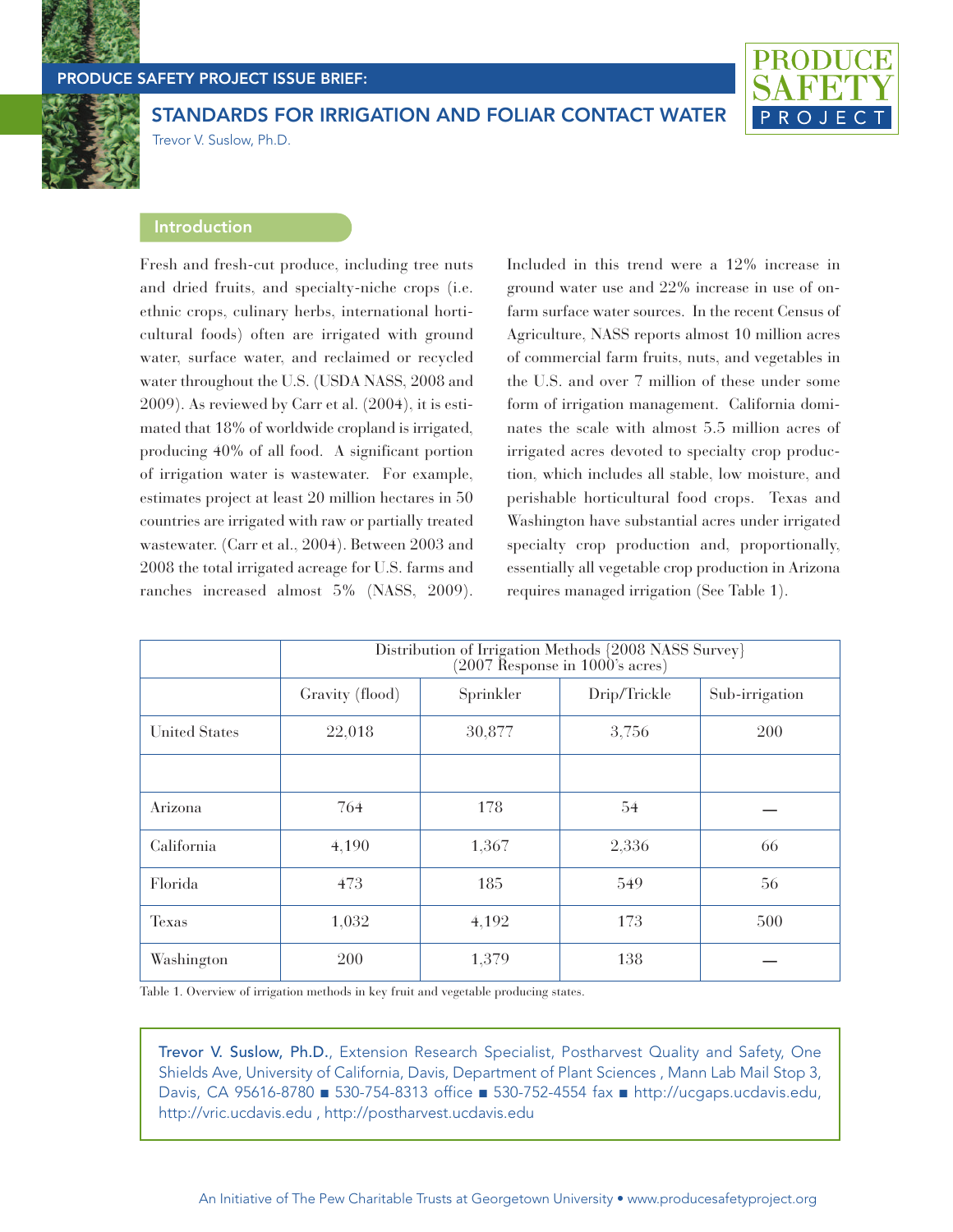As greater attention over the past 20 years has been directed to the rising evidence and role for fresh produce in illness and outbreaks, pressure for increasingly specific and prescriptive food safety programs and associated standards has come from several directions. Though long debated internally and externally, the events surrounding outbreaks between 2005 and 2007, exemplified by the *E. coli* O157:H7 outbreak on spinach and processed lettuce in 2006, accelerated the efforts of produce industry leadership to define practical, meaningful, and measureable prevention practices and standardized audit criteria. These are often referred to as the 'metrics' associated with Good Agricultural Practices (GAPs) and Commodity–Specific Guidance documents (CSFSGLLGSC 2006; CSFSGLLGSC 2008; CSG T-GAPs 2006;CFFS-GFTSC 2008; CSG Tomato 2009). Several factors converged to convince many within the lettuce and leafy greens industry to forge and implement such standards, which would be the preliminary benchmarks for monitoring and compliance assessments. The prevailing approach was to adopt sciencebased standards anchored to a recognized authority or established metric for risk reduction wherever possible. One of the most contentious of these emerging metrics was the debate over irrigation water standards.

Eventually, the lettuce and leafy green industry sector developed a supply-side self-mandate that defined the parameters for irrigation water sampling and set uniform decision and actionpoints derived from these quality standards. These microbial limits were based on the United States Environmental Protection Agency's (EPA) recre-

ational water quality criteria for full body contact (US EPA 1973). Though not universally embraced, eventually microbial limits, compliance criteria, and a decision-tree for corrective actions were adopted (CSFSGLLGSC 2006). Though surrounded by uncertainty as to the validity or applicability of the approach, these metrics were acceptable to their customers (fresh processors or foodservice and retail buyers). The hope was that having a system in place also would help restore confidence among consumers. Several foodservice and retail-led groups adopted the same or parallel standards for irrigation water. Though already in motion or adopted by other commodities, the large and economically devastating produce outbreak associated with *Salmonella enterica* sv. Saintpaul in 2008 had a pronounced impact on the fresh tomato industry to expedite uniform state regulated (CSG T-GAPs 2006), grower/handler association (CFFSGFTSC 2008), and national standards (CSG Tomato 2009), including irrigation water.

2

The focus and objective of this Issue Brief is to review the challenges and approaches to establishing functional and meaningful standards and microbiological limits for irrigation water used in the preharvest phases of fresh-consumed horticultural foods. Limited reference to foliar contact will be included relative to current practices regarding water quality and timing of applications. Where citation to scientific journal publications, other forms of peer-reviewed works, or publically available databases is not available, the author feels reference to reports of unpublished data or industry practice is justified to allow broader appreciation of the issues.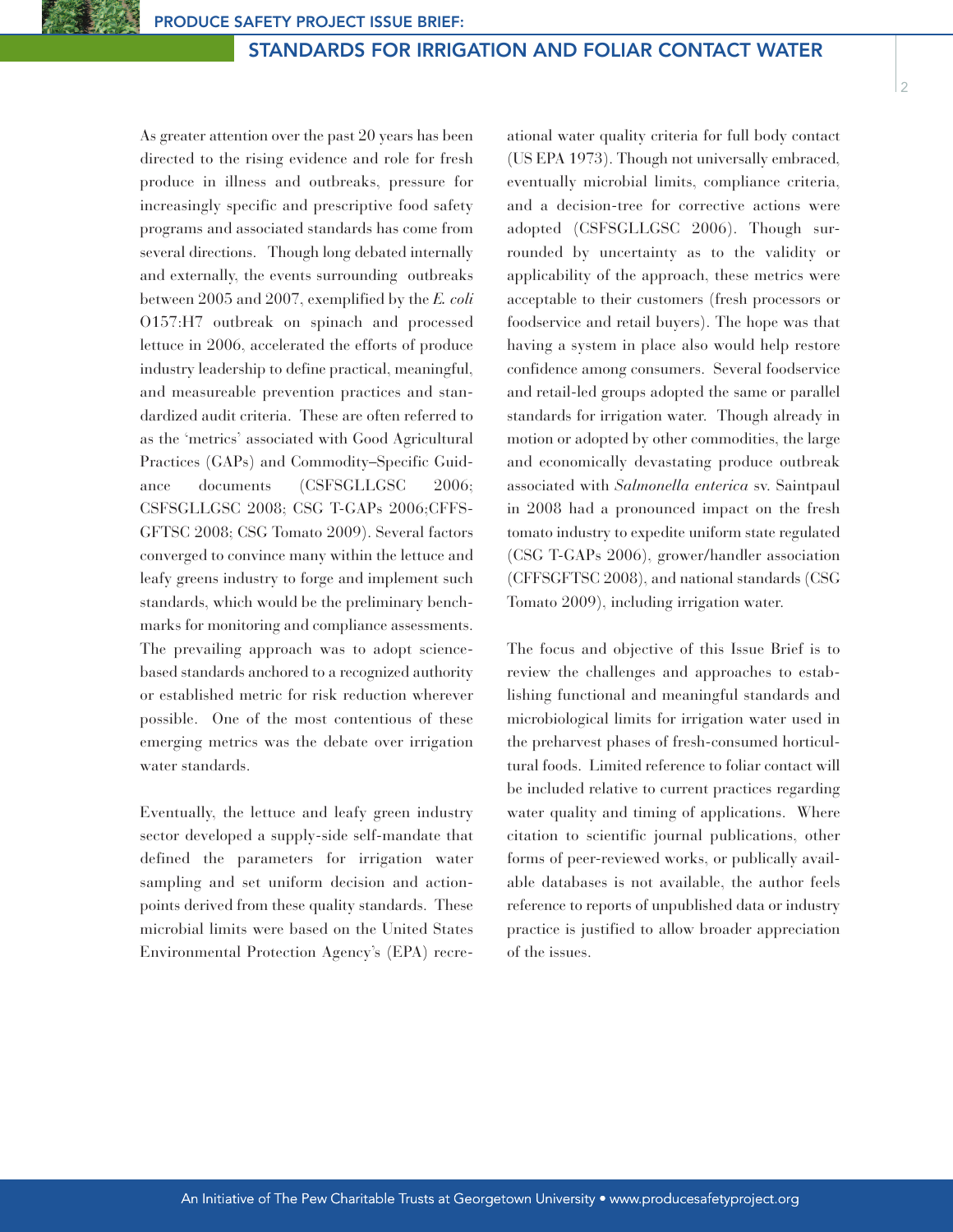# **Overview of the Issue**

For most individuals, the term irrigation water is fairly self-evident. Foliar contact water in the context of preharvest (crop production) management applies to many less familiar practices including;

- **Pesticides** typically insecticides, fungicides, and bactericides including microbial pesticides (biological control agents); may include herbicides at tolerant crop stages, though rarely.
- **Nutrients** various macro and micro-plant nutrients (fertilizers) applied to aerial portions of plants for absorption rather than to the soil.
- **Growth regulators** plant growth regulators (hormone-like substances) applied at various stages of plant development and for diverse purposes, generally to improve quality and marketability.
- **Manure teas and compost teas** various infusions with pesticidal, nutrient, and growth regulator benefits reported.
- **Thinning aids** plant growth regulators (hormone-like substances) applied at early stages of fruit set and development to reduce the crop load and increase individual fruit size and quality.
- **Harvest aids** a wide range of low volume applications of potable water or water plus acidulants, chelating agents, or other compounds, typically at harvest, but included here in foliar contact
- **Frost control** one strategy to protect certain sensitive crops from frost or freeze injury is to insulate the plant, and often fruit, with ice by applying continual foliar wetting with sprinklers or micro-misters
- **Anti-transpirants** water soluble chemicals applied to foliage to reduce water loss
- **Dust control** large volumes of water applied to unpaved farm access roads and harvest buffers to reduce dust, primarily from equipment and other farm traffic.
- **Microenvironment management** water applied by various modes, though often microsprinklers or micro-misters to create evaporative cooling for quality management

The microbiological quality of water at the source and during storage, conveyance, and distribution on-farm can be highly dynamic. The flux in levels and diversity of pathogens is affected by many, often complex, interacting factors including climatic events, seasonal weather patterns, adjacent land uses, wildlife activities or migration, hydrogeologic characteristics of aquifers, agricultural activities, recreational activities and easements within agricultural settings and other forms of urban encroachment or urbanization, to name just a few.

# **Irrigation water is a potential source for produce contamination**

Irrigation water and any foliar applied water, with intimate contact to the developing or mature edible portions of fresh produce, has long been recognized as one of the most plausible and probable sources of fresh produce contamination with pathogens of concern for human health (Geldrich and Bordner, 1971; Hillborn et al., 1999; Ruiz et al., 1987; Sadovski et al., 1978; Wheeler et al. 2005).

The detection of pathogens in watershed run-off, recreational water, and irrigation source water, both domestically and globally, such as *Salmonella, E. coli* O157:H7 and other shiga-toxin producing *E. coli* (STEC), *Shigella*, hepatitis virus A, norovirus, *Cryptosporidium, Campylobacter,*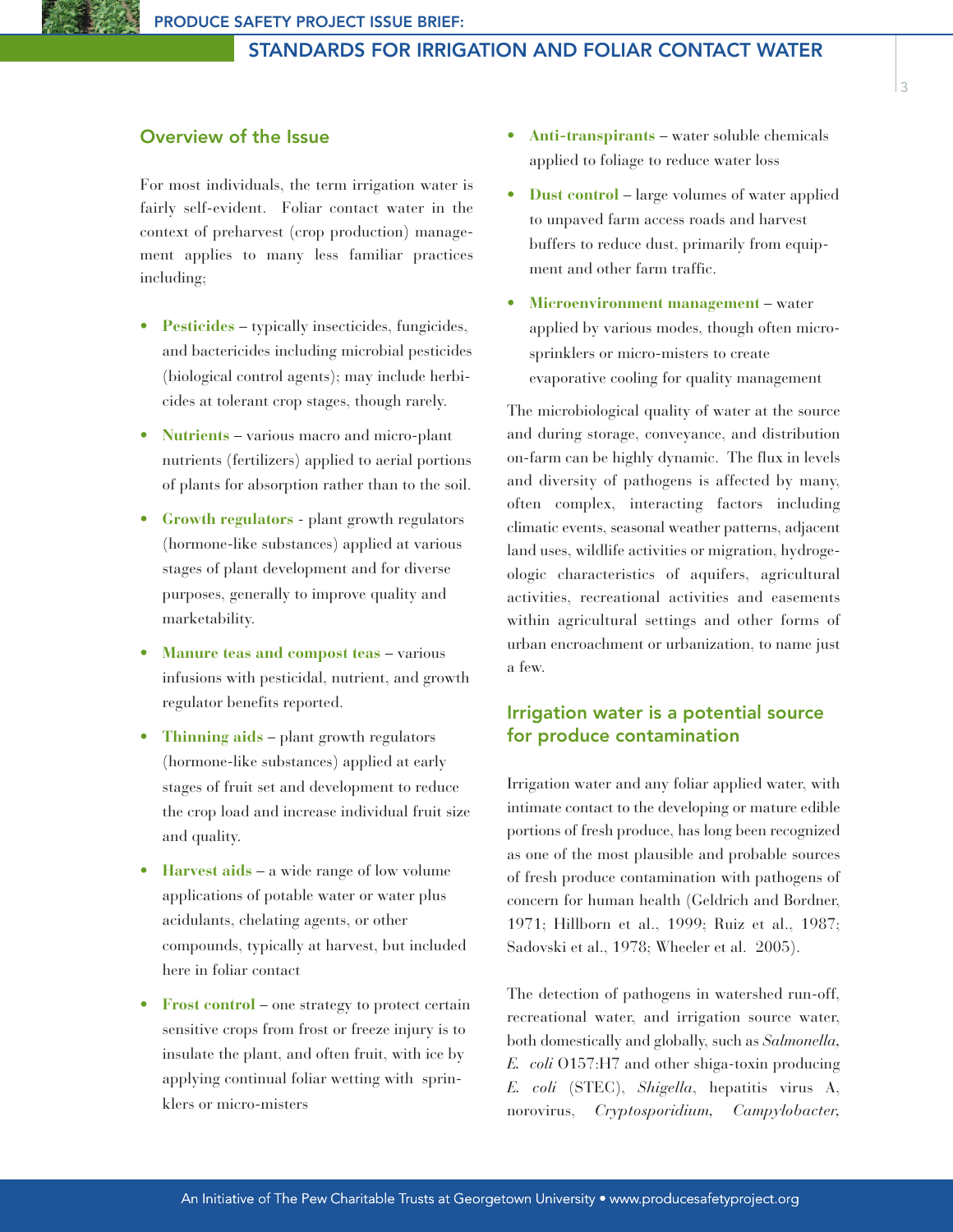*Listeria*, and others is well documented in recent overviews and reviews (Aruscavage et al., 2006; Avery et al., 2008; Doyle and Erickson, 2007; Ferguson et al., 2003; Gerba, 2009; James, 2006; Winfield and Groisman, 2003). The potential for persistence of these pathogens for various durations in research studies, once brought into contact with phyllosphere and rhizosphere surfaces of horticultural crops by artificially contaminated irrigation water, has been frequently reviewed and cited as a major risk factor and concern (Brandl, 2006; Fan et al., 2009; Hanning et al. 2009; Sapers et al., 2006; Teplitski et al., 2009). Recent field studies and investigations of contamination that resulted from the use of partially treated sewage effluent for vegetable irrigation (Ibenyassine et al., 2007; Rai and Tripathi, 2007) have added to the body of literature, primarily from the 1970's.

# **Risks Associated with Irrigation Water**

According to the most recent available NASS census (USDA NASS 2008 and 2009), over half of the total irrigated acreage in the United States (52.5 million acres) was applied by overhead irrigation. Among overhead-irrigated acreage, about 113,000 acres were berries, 81,000 acres were tomatoes, 162,000 acres were lettuce and romaine, and 1,110,000 acres were other vegetables. It was not possible to discriminate whether the source of irrigation water was surface or ground water for these crops, but regular use of surface water delivered through overhead irrigation equipment has been reported in a number of surveys of fresh fruit and vegetable producers.

Potential direct and indirect contamination of fresh produce with pathogenic microorganisms can result from contact with irrigation water, feces, soil, inadequately composted manure, dust, wild and domestic animals, and human handling (FDA 1998 and 2007). Irrigation water sources include wells, ponds, rivers, streams, municipal water sources,

and reclaimed (treated wastewater) water. The complexity of on-farm irrigation water management is easily be appreciated by even a cursory list of the many ways irrigation water can be applied including overhead, furrow, flood, seep ditches, surface drip, and subsurface drip to name a few (Steele and Odemeru, 2004; Suslow 2002 and 2003.) Likelihood of contamination is also dependent on the commodity being grown. Stine et al. (2005a and 2005b) in conducting a quantitative microbial risk assessment noted that the irrigation method and type of produce grown influenced the transfer of microorganisms to produce through irrigation water. In related studies, Choi et al. (2004) and Song et al. (2006) utilized only subsurface drip and furrow irrigation and still found organisms could be transferred to the commodities through irrigation water. In the United Kingdom, a survey of salad (leafy greens) producers showed that the primary irrigation source was surface water delivered through overhead application with very limited monitoring of water quality. This study also found that the gap between the last application and harvest may be <24 hours in many cases. One concern this study discusses is the fact that rivers used for irrigation also serve as deposition sites for the majority of the United Kingdom's treated urban wastewater (Tyrell et al., 2006).

 $\overline{A}$ 

Irrigation water, which can be a source of pathogenic microorganisms, can ultimately contaminate agricultural products (Beuchat and Ryu, 1997; Gallegos-Robles et al. 2008; Guo et al., 2002; Solomon et al., 2002a and 2002b; Thurston-Enriquez et al., 2002). A variety of fecal contaminants and pathogens such as *E. coli, Salmonella spp., Listeria* spp., *Crytosporidium*, and enteric viruses have been isolated from irrigation water and associated sediments (Borchardt et al., 2009; Jiang and Wu, 2004; Jiang et al., 2007; Loge et al., 2002; Lu et al. 2004; Morace et al., 2002).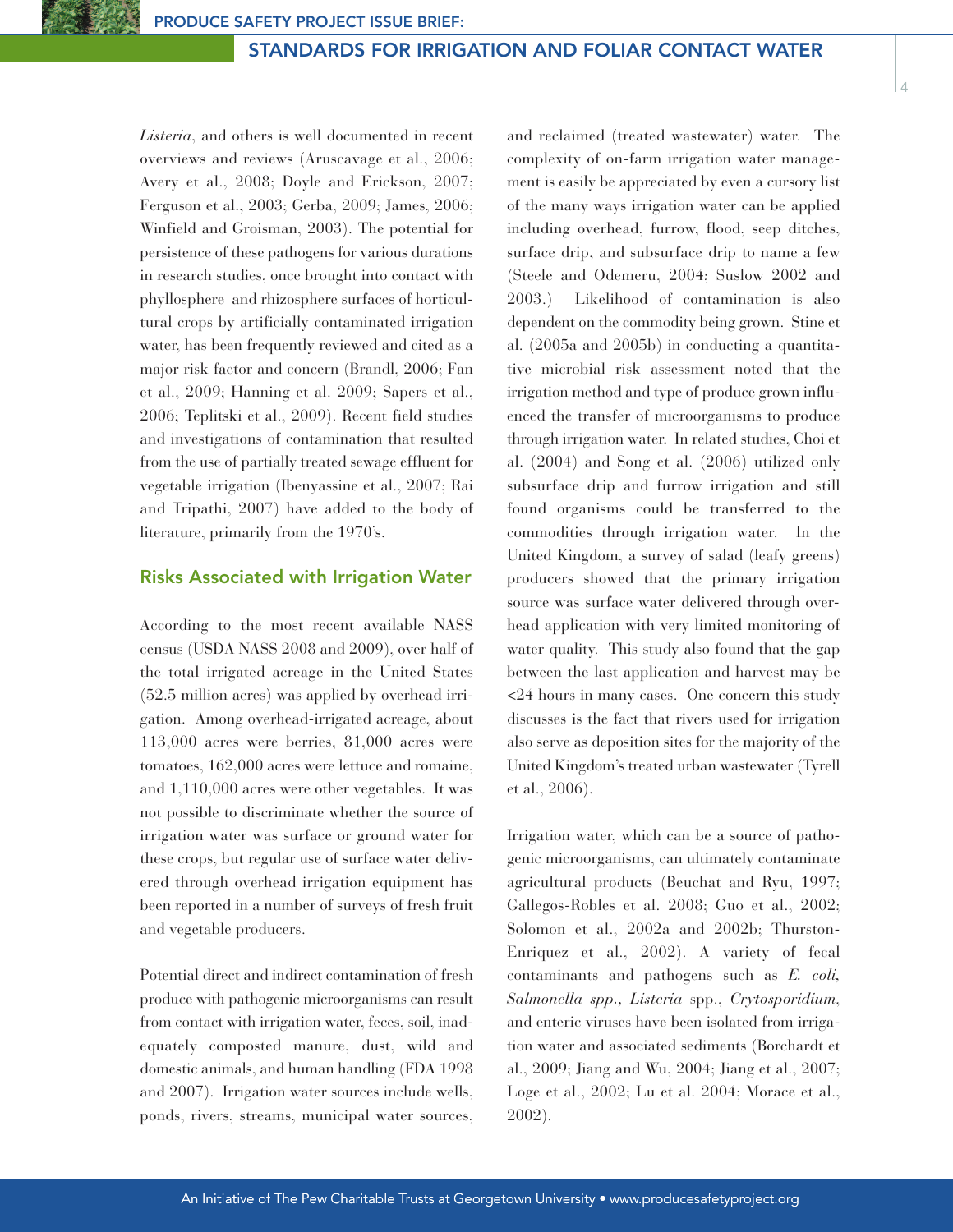5

In their investigation following the 2006 *E. coli* outbreak in spinach, the California Department of Health Services (CDHS) and U.S. Food and Drug Administration (FDA) identified contaminated irrigation water as a possible source of *E. coli* O157:H7 (CDHS FDA, 2007). Detailed analysis of the regional hydrogeological characteristics and specific weather conditions contemporary with the production of the implicated spinach suggested sub-surface transfer (discussed briefly later) as the cause of irrigation water contamination (Gelting, 2007). The spinach-related outbreak of *E. coli* O157:H7 in 2006 generated uncertainty among consumers and led to reduced consumption of packaged spinach (to 43% of prior consumption). Sales of packaged salads remains impacted, around 20% below prior periods (Calvin, 2007). This pivotal outbreak, for which economic consequences were estimated to be over \$200 million (Calvin, 2007), is thought to have been caused by a single contamination event in a single spinach field (CDHS FDA, 2007). Though the outbreak was not conclusively linked to contaminated irrigation water, it contributed directly to demand for safety standards in the production of fresh produce. More recently, the CDC and FDA also identified irrigation water from a Serrano pepper farm in Mexico as a possible source of the 2008 *Salmonella enterica* sv. Saintpaul outbreak in the U.S (CDC, 2008). Lack of public confidence has clear economic impacts and undermines programs by public health officials to promote consumption of fresh fruits and vegetables by Americans (www.mypyramid.gov).

## **Sources of Water**

While there is concern for the quality of water designated for preharvest use in the major production regions of the U.S., surface water is generally viewed as more susceptible to fecal contamination than is ground water. Irrigation with surface water is expected to pose greater risk to human health than irrigation with water from deep aquifers

drawn from properly constructed and protected wells. However there are clear concerns based on well-water surveys and the prevalence of human illness associate with contaminated ground water, particularly enteric viruses (Gerba and Smith, 2005; Pillai and Pillai, 1998; Sinclair et al., 2009). The potential for ground water contamination from surface events, such as flooding or storm-related run-off from areas of concentrated manure accumulation, manure lagoons, or sewage treatment facilities, is well characterized (Oron et al., 2001; Gerba, 2009; Ibekwe et al., 2004 and 2006). Soil and hydrogeologic characteristics of a region, particularly macro-pores and macro-channels can contribute to significant risks of sub-surface flow from surface contamination sources to both surface and ground water. The role of such features in waterborne outbreaks may be obtained in Dorner et al. (2006). During the outbreak investigation in 2006, a detailed CDC report provided suggestive arguments to associate atypical water level differentials between surface and ground water as a source of contamination of one well near the implicated field (Gelting, 2007). Though highly controversial and speculative, this analysis was the catalyst for dialogue between produce industry, public health officials, and regulators to evaluate the means to address regional ground water quality and protection concerns.

In addition, in some regions or within individual operations, even very deep wells may have points of surface water entry due to discontinuity of the dense clay barrier or at casing perforations designed for water capture at much shallower depths than the aquifer below an impervious clay layer. This may be part of the well design to take advantage of seasonal water availability above the zone of aquifer re-charge. Although there are additional sources of ground water contamination, one worth mentioning here is aquifer contamination from inoperative or abandoned wells. Investigations of the cause of wells that chronically fail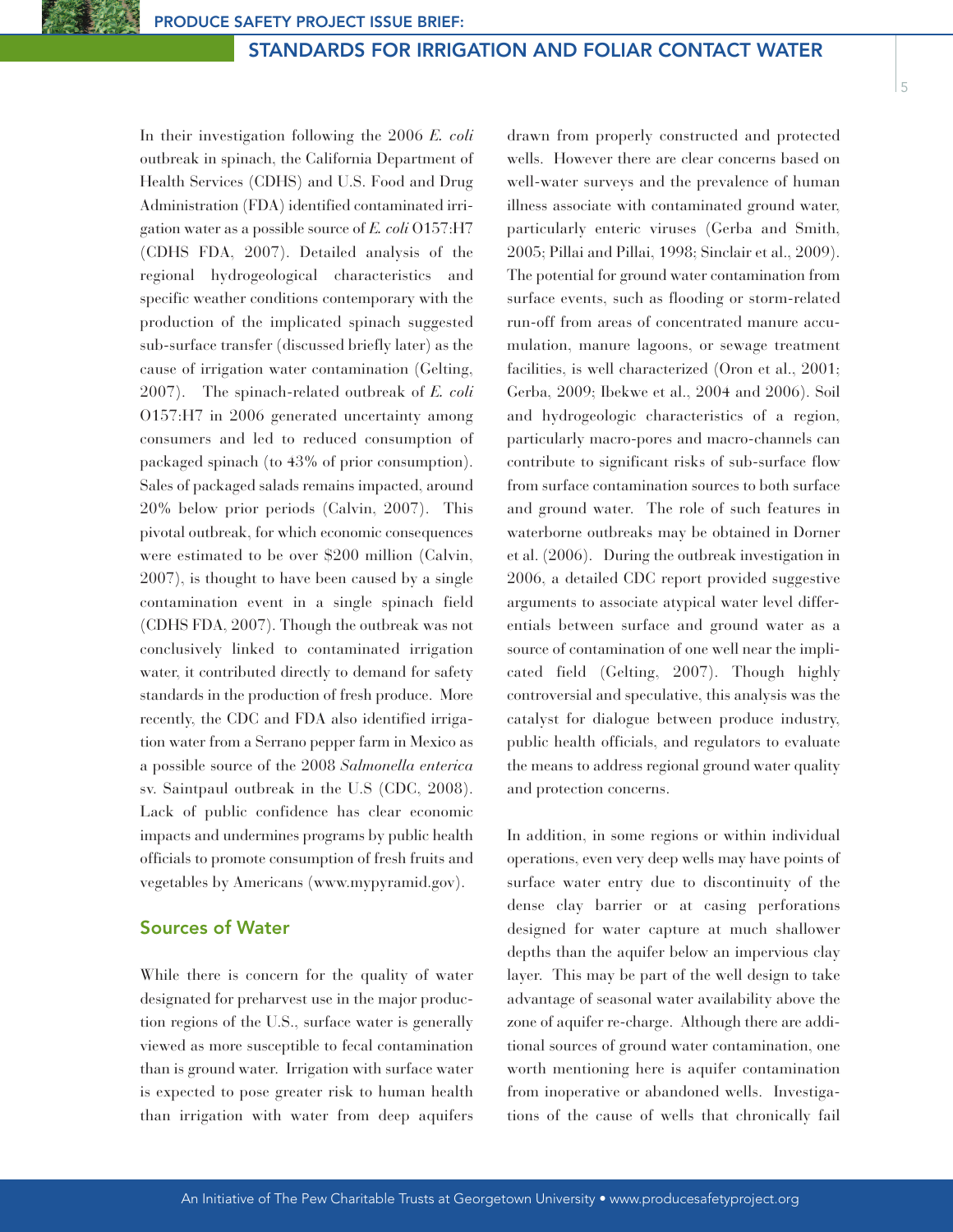coliform testing criteria have been associated with surface run-off intrusion to abandoned and uncapped bore-holes that were not on a farm map and not included in seasonal testing programs.

In most cases, the microbiological quality of surface water used for irrigation is not known because it is not tested in any meaningful frequency. Over the past three years, in particular, this situation has substantially changed in many regions of fresh produce production in the U.S. extensively in California and Arizona and in many areas that are major sources of fresh produce imports to the U.S. However, the overwhelming majority of this database is privately and tightly held. It is worth noting that "public disclosure" of elements and aspects of this data set, representing tens of thousands of individual irrigation water samples enumerated for *E. coli,* has been made in industry association annual meetings and workshops. Therefore, anecdotally one may say that the preponderance of data indicates that irrigation water in western regions of the U.S., the major source of domestic lettuce and leafy greens and other cool season vegetables, has very low levels of the currently accepted microbiological water quality indicator not related to wastewater treatment standards.

From the disclosed data it is not possible to distinguish the proportion of samples represented by groundwater or various types of surface waters. The comparability of quantitative data is equally unknown, at this time, as variation in source of the samples, sampling technique and initial volumes, sample handling, sub-sampling, test methods, and specifics of test protocols for enumeration are recognized as a potentially problematic.

# **Questions about the Suitability of Recreational Water Standards for irrigation water**

A limited, and arguably outdated, set of indicators of fecal contamination has been used by the fresh produce industry to assess the suitability of water used in preharvest crop production up to the point of harvest. Many regional GAP and CSG systems have relatively recently adopted EPA recreational water quality criteria for establishing action thresholds, in the absence of actual risk-based data based on irrigation water (CSFSGLLGSC 2006 updated 2009). As internal and external pressure is exerted for national standards, a simple approach has been to adopt these EPA criteria. Without a baseline of data to assess the applicability of the approach, it is not possible to assess the significance of the chosen metrics in contributing measurably to public confidence and actual safety goals.

Recreational water standards, based on *E. coli* or *Enterococcus* population density in the water body, were developed according to science-based criteria (US EPA 1973 and 1996). The subset of hierarchical criteria addressing health risk, selected by the produce industry, was the most stringent within the EPA matrix for testing. These Most Probable Number (MPN) values were calculated from observed human health risk posed by full-body contact at swimming beaches that were impacted by human sewage. Although the contamination sources, water type, and route of infection are dramatically different between swimming at beaches and consumption of fresh fruits and vegetables, the recreational water criteria are easily accessible and are anchored to a recognized federal agency rather than a produce industry-sponsored study or self-generated data assessment. In the absence of deep scrutiny this starting point for establishing industry performance standards seemed palatable to the general public.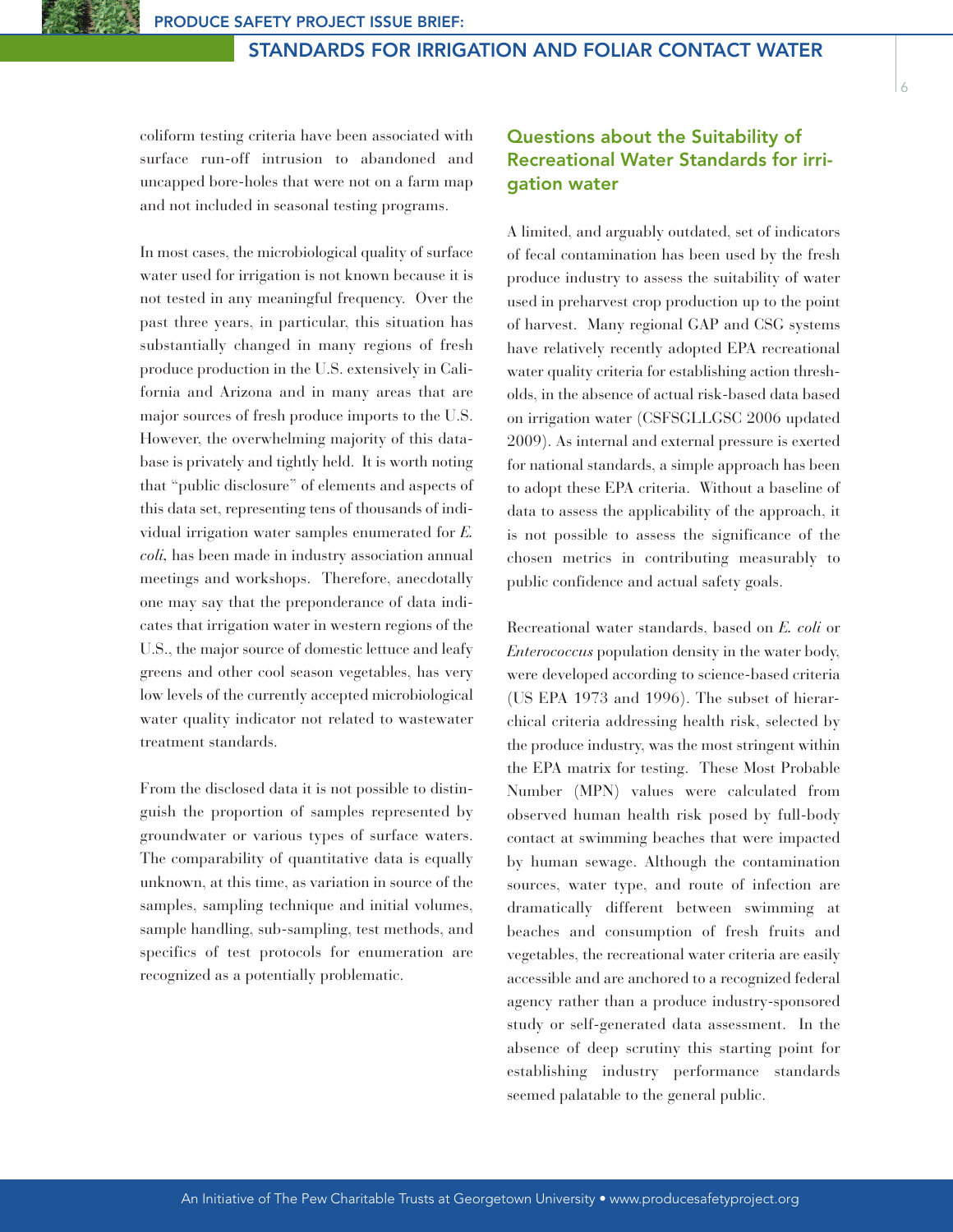The irrigation water quality standards first adopted by the LGMA in California (CSFSGLLGSC 2006; updated 2009), based on these recreational water criteria, have been migrating to other states. A prior similar approach, in 2001, with modifications to the EPA values, was established in British Columbia, Canada. The rationale for adopting a more restrictive set of crop dependent standards for irrigation of produce consumed raw (without cooking or equivalent terminal kill step) was explained in great detail (Marr, 2001). To paraphrase the California standards, water used for overhead irrigation must have a 5-sample rolling geometric mean *E. coli* density lower than 126 MPN or CFU/100 ml and no sample should have an *E. coli* density greater than 235 MPN or CFU/100 ml. Similarly, water used for drip or furrow irrigation must have a 5-sample rolling geometric mean *E. coli* density lower than 126 MPN or CFU/100 ml and no sample should have an *E. coli* density greater than 576 MPN or CFU/100 ml.

The science behind the recreational water criteria was intended to maintain a risk of gastrointestinal illness lower than eight cases per 1,000 swimmers at freshwater beaches (US EPA 1973; Marr, 2001) based on exposure to point-source, untreated human wastewater discharge or spill; thus, the criteria may not be relevant to irrigation water. As designed, the criteria were further based on correlation with recent fecal contamination events and research on the kinetics of indicator die-off to ambient levels. The EPA criteria, as they were not intended to apply to risks associated with irrigation management of edible crops, do not take into account the kinetics of die-off during post-irrigation intervals and exposure to environmental stresses associated with crop production. Controlled environment and field studies conducted within Quantitative Microbial Risk Assessments (QMRA) for irrigation water:commodity suggest a variable interval between a foliar contamination

event due to irrigation and relative risk of illness (Stine 2005a and 2005b). Common recommendations of two-weeks to allow for appropriate die-off remain to be thoroughly tested. Though not yet subjected to peer-review for publication, recent onfarm studies with attenuated *E. coli* O157:H7 in the Salinas region of California indicate a rapid death curve but extended survivor tail following a simulated single foliar contamination event on lettuce and spinach (Harris 2008 and 2009; Koike et al. 2008 and 2009).

Non-point sources of the indicator *E. coli* and the recognized potential for environmental growth and persistence cast a shadow of the validity of universally perpetuating this specific metric. Results of two recent studies (Harwood et al. 2005; Duris et al., 2009) provide further evidence to question the validity of current indicators of sanitary water quality as indicated by *E. coli* density and its correlation to detection of *E. coli* O157:H7, *Salmonella*, and enteric viruses. Thus, though *E. coli* density may indeed be indicative of public health risk from all gastrointestinal pathogens, it may not indicate presence of select key food borne pathogens. In fact, Winfield and Groisman (35) concluded that "different rates of survival of *Salmonella* and *E. coli* in nonhost environments suggest that *E. coli* may not be an appropriate indicator of *Salmonella* contamination."

For its part, recognizing the limitations of the current irrigation standards, the FDA's recently released Draft Commodity Specific Guidance documents for leafy greens, melons and tomatoes (FDA 2009) provides no specifics, critical limits, or metrics based on indicators or pathogen prevalence in a standardized sample volume of any size. Producers are held to self-determination of the broadly applicable position that water should be "of appropriate quality for its intended use, obtaining water from an appropriate source, or treating and testing water on a regular basis and as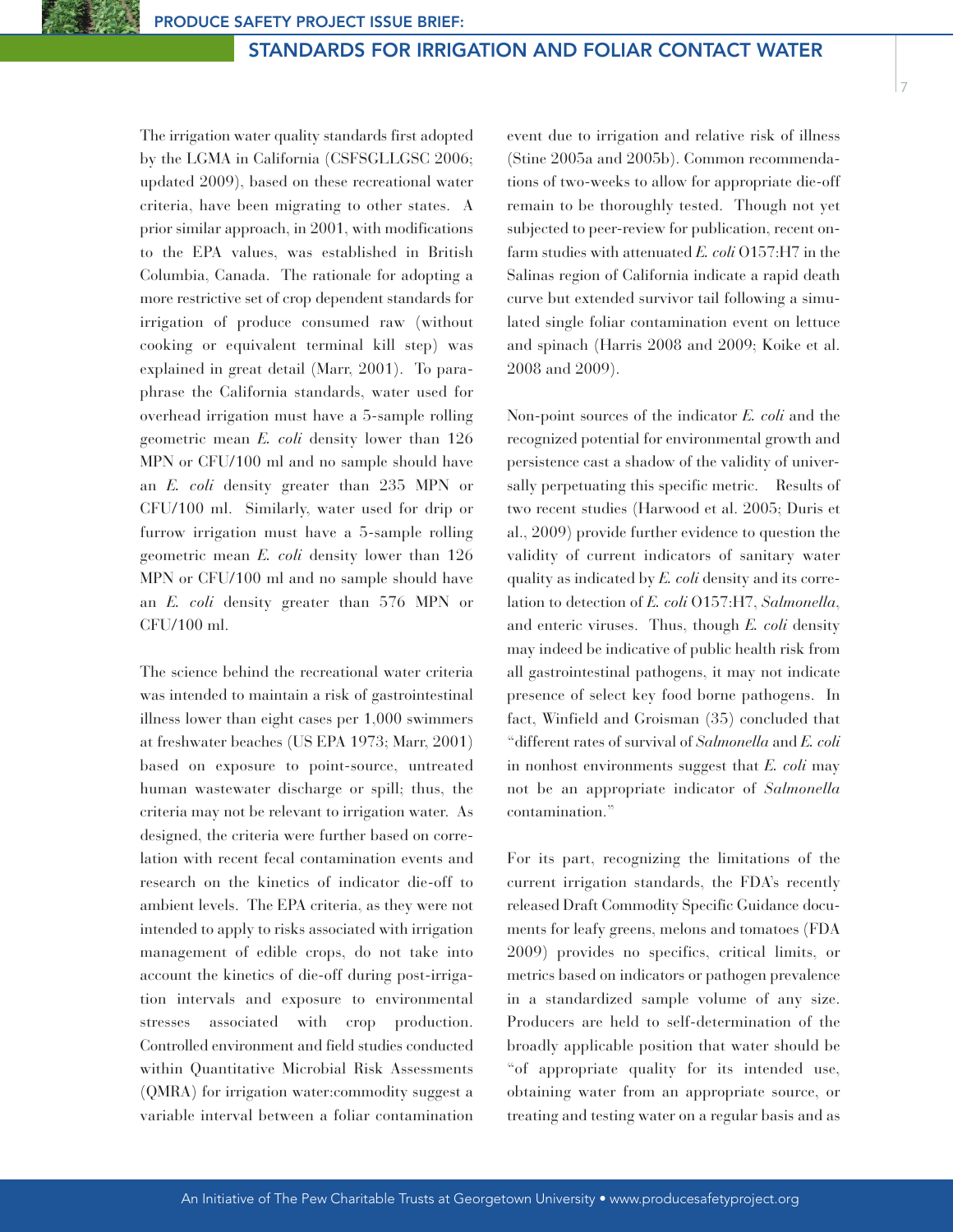needed to ensure appropriate quality." It is an understandable position for a regulatory authority in the face of substantial scientific uncertainty.

Many other indicators of water quality including various human, ruminant, and avian bacteria, coliphages, environmental chemicals, sterols, detergents, caffeine, specific nucleic acids, and a host of other approaches are well established or currently under investigation. None are perfect and most are currently beyond the economic or practical availability of a routine test for the fresh produce industry. It seems a certainty that emerging research will provide innovative options for irrigation water testing in the near future.

# **Test methods and the challenge of strict "metrics"**

A full discussion of the various approved test methods for drinking, environmental, waste-treatment, and recreational water monitoring would be too expansive for this Issue Brief. A key concern generated by the need to comply with strict critical limits associated with current industry metrics is the specificity of the enumeration method as applied to the intended purpose and sample matrix. Having accepted generic *E. coli* as the standard for monitoring of irrigation water and numeric limits for compliance and non-compliance, it is natural to be concerned that the accuracy of the test has been validated. As mentioned above, the issue is not generally problematic as the majority of irrigation sources test well below the current standards. Basing actionable thresholds on a rolling geometric mean reduces the chance of a temporary increase in indicator levels triggering severe economic hardships. However, for individual growers or regionally among growers along a common irrigation source or system, hitting a single sample value above the strict threshold, for example 235 MPN/100 ml for overhead irrigation, is a critical event. Avoidance of hitting these meaningless

breakpoints, relative to actual risk, invites temptation towards unethical practices. Simply put, validated test methods for *E. coli* estimations that require sample incubations of 35 or 37C may be perfectly reasonable and sufficiently specific for dairy, meat, poultry, and other foods or environmental testing but are too permissive for applications to irrigation water testing and other produce-related applications. Commercial tests vary in their specificity for enumerating *E. coli* and positive reactions are well recognized among related non-pathogenic bacteria commonly found in water sources, on plant surfaces, and in soil. Even at warmer temperatures, more selective for fecal coliforms (aka thermotolerant coliforms), such as 42.5 to 44C, non-*E. coli* bacteria may be present and elevate the test outcome above a threshold limit for termination of irrigation with a water source or product acceptance. Fortunately, there are validated commercial tests available that have been found to have a very high selectivity for *E. coli.* Standards to meet the required performance specificity for irrigation water should be adopted and embodied in CSG's for fresh produce.

# **Current water quality standards poorly define the relation between indicators, pathogens, and risk of consuming produce**

Though irrigation water previously has been studied extensively (Gerba, 2009), these studies were concerned primarily with chemical rather than microbiological water-quality parameters. As a result, the knowledge gap regarding sanitary quality of irrigation waters is nationwide. Data are particularly scarce in areas where the fresh produce is direct marketed because many of these producers are not under industry pressure to test their irrigation water. The current lack of uniform standards that have accepted and compelling predictive value, relative to cost, in relation to known pathogen risk is a key barrier to implementing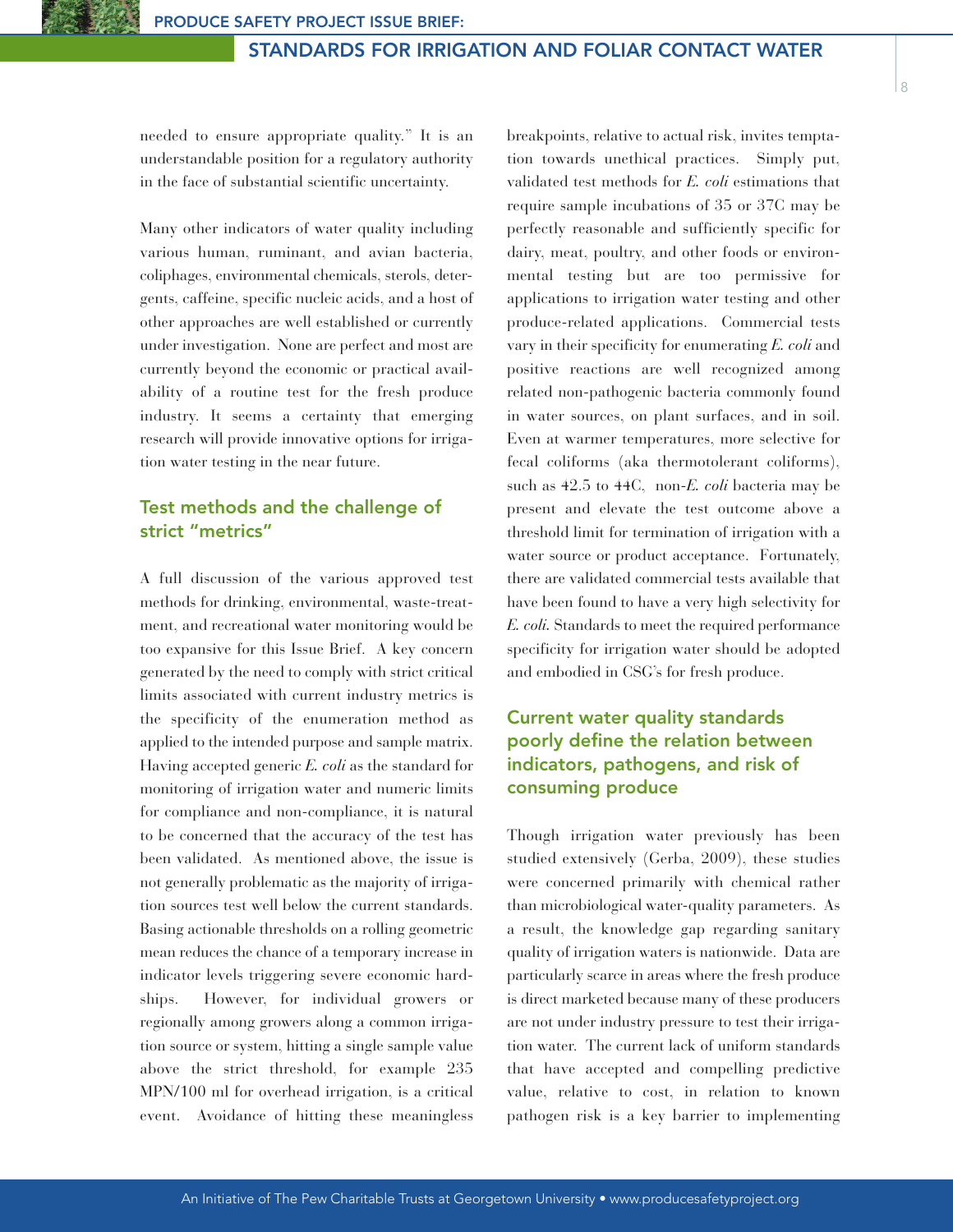testing programs among growers. Public attention to recent outbreaks of foodborne illness led the U.S. produce industry to search for an authoritative source of standards to preliminarily set the microbiological safety of irrigation water. The choice to adopt EPA recreational-water criteria at the time, and especially in retrospect, did not appear to be a sound, science-based selection for direct application to irrigation water; however, in the absence of a publicly available database from extensive testing it was deemed the best option.

The risk to consumers by contaminated irrigation water due to external and, possibly, internal contamination of leafy greens has been recently reviewed in some detail (Brandl, 2006; Sapers et al. 2006; Fan, 2009; Gerba, 2009). In the United States, federal standards for irrigation quality do not yet exist and international standards are considered too permissive (FDA, 1998).The World Health Organization standard of <1,000 CFU fecal coliform/100 mL water, which may be used on fresh produce without restrictions (WHO, 1989; Buchanan and Dennis. 2001) is based on empirical epidemiological evidence not recognized as acceptable to U.S. public helath agencies. Despite best efforts and understandable limitations, current irrigation water quality criteria are among the most universally relevant, but the least satisfactory standards have been adopted. Generic (commensal) *E. coli* have been used as the indicator organism (IO) of choice; however no clear and supportable standards have been available to establish microbial limits or criteria that define suitable versus unacceptable quality for the diverse sources and modes of application.

The adoption of meaningful and predictive standards or criteria, particularly for irrigation water quality, is significantly hampered by the apparent lack of correlation between indicator coliforms or generic *E. coli* levels and the detectable presence of pathogens such as EHEC. Micro and mesocosm

studies (Sherer et al. 1992; Anderson et al. 2005) have demonstrated the severe limitations of popular IO's, including commensal *E. coli*, in predicting pathogen presence or correlating to proportional survival following fecal contamination. Many reports have demonstrated that *E. coli* can survive and multiply in irrigation water, wastewater, subtropical sediments, and mineral water. Persistence of IO in the absence of detectable levels of pathogens and secondary growth, strongly suggest that the use of current IO is compromised and renders decision-making or rule-making based on presence/absence or numerical thresholds borrowed from stringent recreational water quality standards an unnecessarily self-penalizing practice.

# **Fresh produce growers need the ability to differentiate high-risk irrigation water from low-risk irrigation water**

Effective guidelines for health protection should be practical and adaptable to fresh produce production. Commodity, crop management practices, climate and region, other agro-ecological factors, and other modifiers should be evaluated in setting microbiological limits. WHO (Carr 2004 and 2005) has recommended inclusion of the following elements: (1) Evidence-based health risk assessment; (2) Guidance for managing risk (including options in disinfection treatment); and (3) Strategies for guideline implementation (including progressive implementation).

Suggestions for federal standards for irrigation water quality have, often mistakenly, assumed that water quality requirements for the use of wastewater in unrestricted irrigation are the appropriate benchmark. Wastewater reclamation standards that apply to fresh produce uses are far stricter than surface water quality requirements for unrestricted irrigation (Carr, 2005). Surface water in many places would not meet the EPA standard for irriga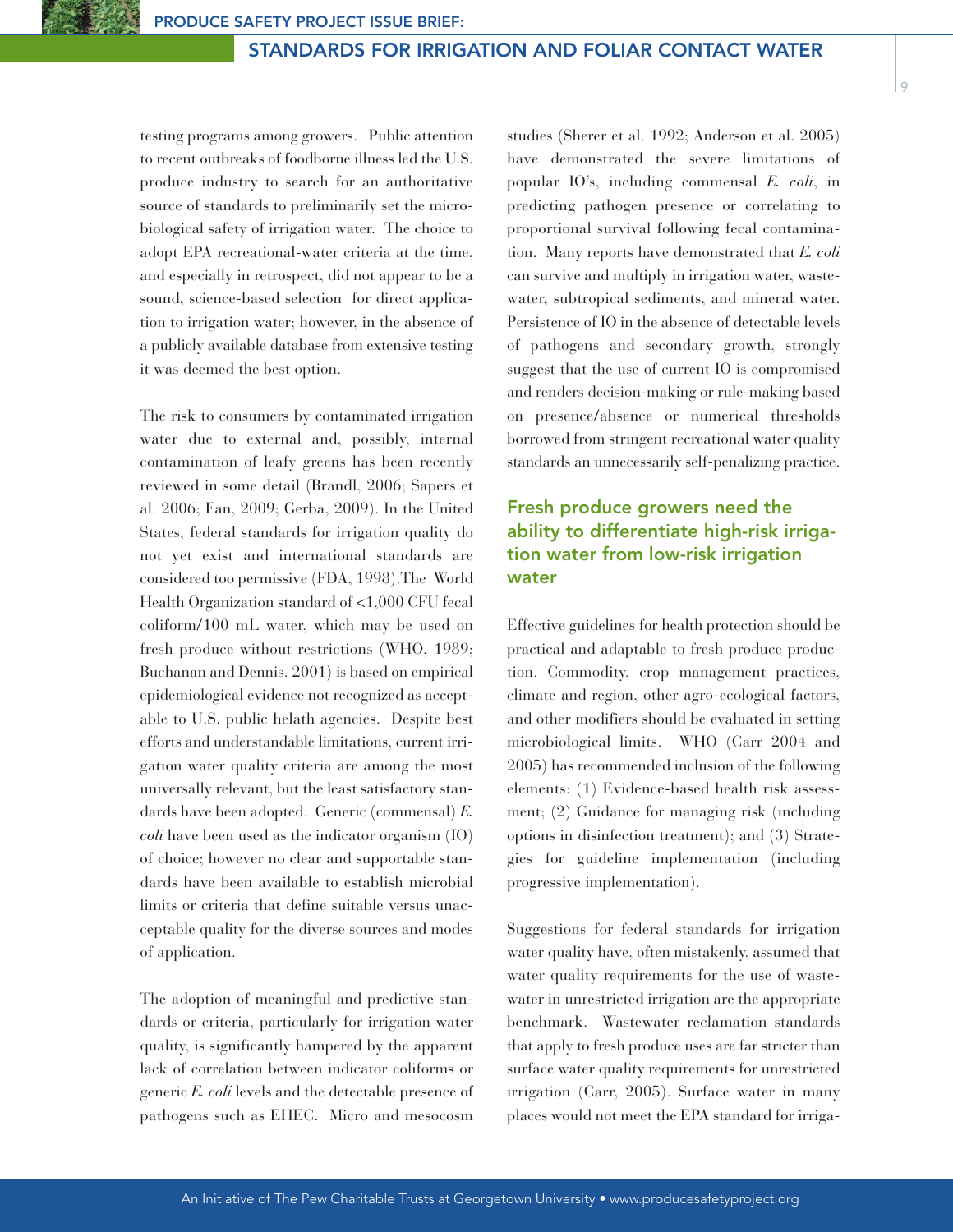tion with treated wastewater of ≤2.2 total coliforms per 100 ml. Long-standing guidance for surface waters used for irrigation specify ≤1,000 fecal coliform per 100 ml (USEPA, 1973). This poorly defined class of indicators and allowable population levels are now held to be unacceptable for fresh produce production where intimate contact with the edible plant parts is likely or inevitable. Without going into details, the higher standard for wastewater treatment is, at the same time, critical for human sewage handling due to known contamination potential of high concentrations of pathogens and commonly non-applicable for most irrigation sources. The low levels of indicators required for applications of reclaimed water are predicated on their validity as satisfactory evidence for a functional disinfection process control. Once the total coliform numbers drop to the specified level, from several orders of magnitude greater initial counts, the correlative data predicts pathogen levels will have dropped to nondetectable or safe levels in the water. While aspects of wastewater risk assessment studies and uses remains controversial, the rationale for the more stringent standards based on the certainty of pathogen contamination of the source material is sound.

## **Foliar Contact Water Quality**

The general issues and potential involvement of foliar applied water in preharvest pesticide applications in product contamination, revealed during outbreak investigations, is well covered in Brandl (2006), Fan et al. (2009), Doyle and Erickson (2007), Suslow et al. (2003) and within several chapters of James (2006), Sapers et al. (2006), and Fan et al. (2009). Human pathogens such as *E. coli* O157:H7 and non-typhoidal *Salmonella* have been shown to survive and potentially grow in many agrichemicals applied to aerial plant parts including foliar and fruit sprays (Guan et al. 2001 and 2005). The concerns for the safe production

and use of manure and compost teas may be derived from the Issue Brief: Composting Criteria for Animal Manures.

The expectation that foliar applications for crop management of fresh produce will use only potable sources is widely held and largely followed in the U.S. However, it would be irresponsible within this brief discussion not to at minimum acknowledge that convenience and human nature sometimes dictates that water is drawn from the closest source to the point of application. Refilling spray tanks with water pumped or, in the case of very small operations, scooped into back-pack sprayers from uncharacterized surface water sources does happen. A further risk introduced from this potentially hazardous practice is the growth of pathogens within the application equipment as water temperature rises, especially if excess material is held in the tank for hours or overnight or if spray tanks and lines are not cleaned out after use. Even surface water sources that are tested periodically may have unsuspected sources of contamination in sediments that are picked up by improper placement of PTO or pump-driven siphons.

# **Factors that affect contamination potential between sampling intervals**

Water sampling frequency and timing relative to irrigation events are key limitations in the application of any testing program linked to food safety management for fresh produce. Irrigation water is mistakenly assumed to be a highly controllable farm input. This is especially true for surface water sources and, realistically, of greater concern for naturally-moving sources (rivers, creeks) or delivered/conveyed water systems (irrigation district canals) whose dynamic quality is largely or entirely beyond the control of the grower. These unique and dynamic hazards of temporal pathogen contamination have been extensively researched (Maki and Hicks, 2002; Wang and Doyle, 1998;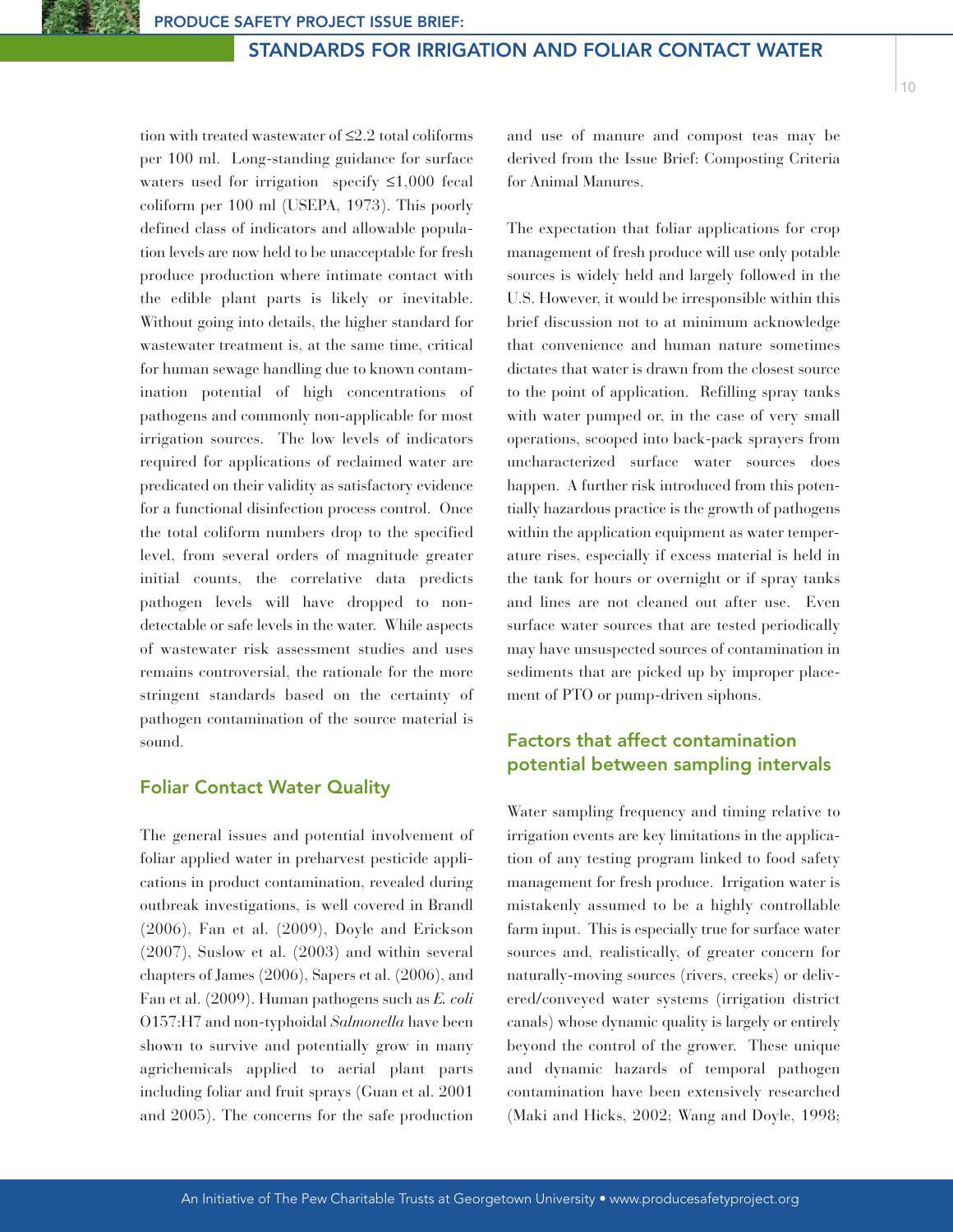Winfield and Groisman, 2003) and recently reviewed by Gerba (2009). The key unique risk factors relate to sediments as a reservoir for pathogen survival and their redistribution or destratification during turbulent flow or mechanical disturbances. For some water sources, wind-driven channeling waves or storm-driven disturbances can cause significant localized or broad-scale mixing at various water:sediment boundaries. Additional sources of sediment suspension include the physical features of natural bed contours under high flow rates, canal design, especially branch-points, and various weirs, diversions, on-farm irrigation flow-control gates, and return-flow systems. Mechanisms for re-introduction of sediments are a shared concern with on-farm reservoirs which also require in-season management but the distinction, for this section, is the degree of control and planning or notification of human-derived disturbances.

The potential for human-derived disturbances of natural water sources and irrigation district systems is primarily a consequence of periodic maintenance including dredging, construction, and removal of algae, aquatic weeds, bull-rushes, and bank vegetation. Sediment dredging can temporarily introduce pathogen-laden silt and clay particles into the flow-stream and be carried longdistances. Growers have identified inconsistencies in agency notification of such maintenance activities, especially of concern during in-season intervals, as compromising their Sanitary Survey assumptions for water source hazards in GAPs plans. The timing of sampling relative to any such disturbance and an irrigation event strongly affects the opportunity to identify a potential risk in the absence of such regionally coordinated notification. Growers may not have alternative water sources during these periods or may have irrigated a crop prior to receiving an on-farm test result suggesting a potential up-flow problem. Some types of local construction projects (i.e. bridge support stabilization) and regional in-season maintenance of irrigation canals (dredging and algal scraping) is unavoidable and has caused non-compliant water test outcomes.

Algal control and disturbances of macro-algae flocs is an interesting and emerging topic for hazard analysis but beyond the scope of this Issue Brief. In brief, algal mats in irrigation water source reservoirs and distribution systems have long been recognized as undesirable from a practical management perspective. Byappanahalli et al. (2003 and 2009) reported that leachates from the common macro-algae *Cladophora* support the rapid *in vitro* growth of *E. coli.* Survival of *E. coli*. on collected dried thalli exceed six months at 4oC. Re-growth of *E. coli* following rehydration of dormant thalli reached levels exceeding log 8.0 CFU g -1. More recently, Ishii et al. (2006), from the same group, provided details of this potential reservoir for contamination and growth in natural lake waters. Macro-algae in recreational water bodies have been documented to seasonally harbor fecal indicator bacteria, *Salmonella, Shigella, Campylobacter*, and shiga-toxin producing *E. coli* (STEC) on freefloating flocs and mats attached to shoreline rocks, including environmentally-dried algal mats below the high water mark. Algal flocs and mats are speculated to serve as transient or seasonal habitat for these pathogens, providing nutrients and protection from lethal UV exposure and predation. In addition, over-wintering or contra-seasonal survival on dried mats may serve as a re-contamination reservoir and one source of re-introduction to water during in-season recharge. Recent preliminary surveys, conducted during 2008-09 seasons in California, have demonstrated the infrequent but positive recovery of STEC in association with algal flocs in irrigation canals (Suslow, unpublished data). These detection events have been largely restricted to late season sampling dates, consistent with periods of Harmful Algal Blooms (HAB) that clog waterways. Standard grab-sample (100ml)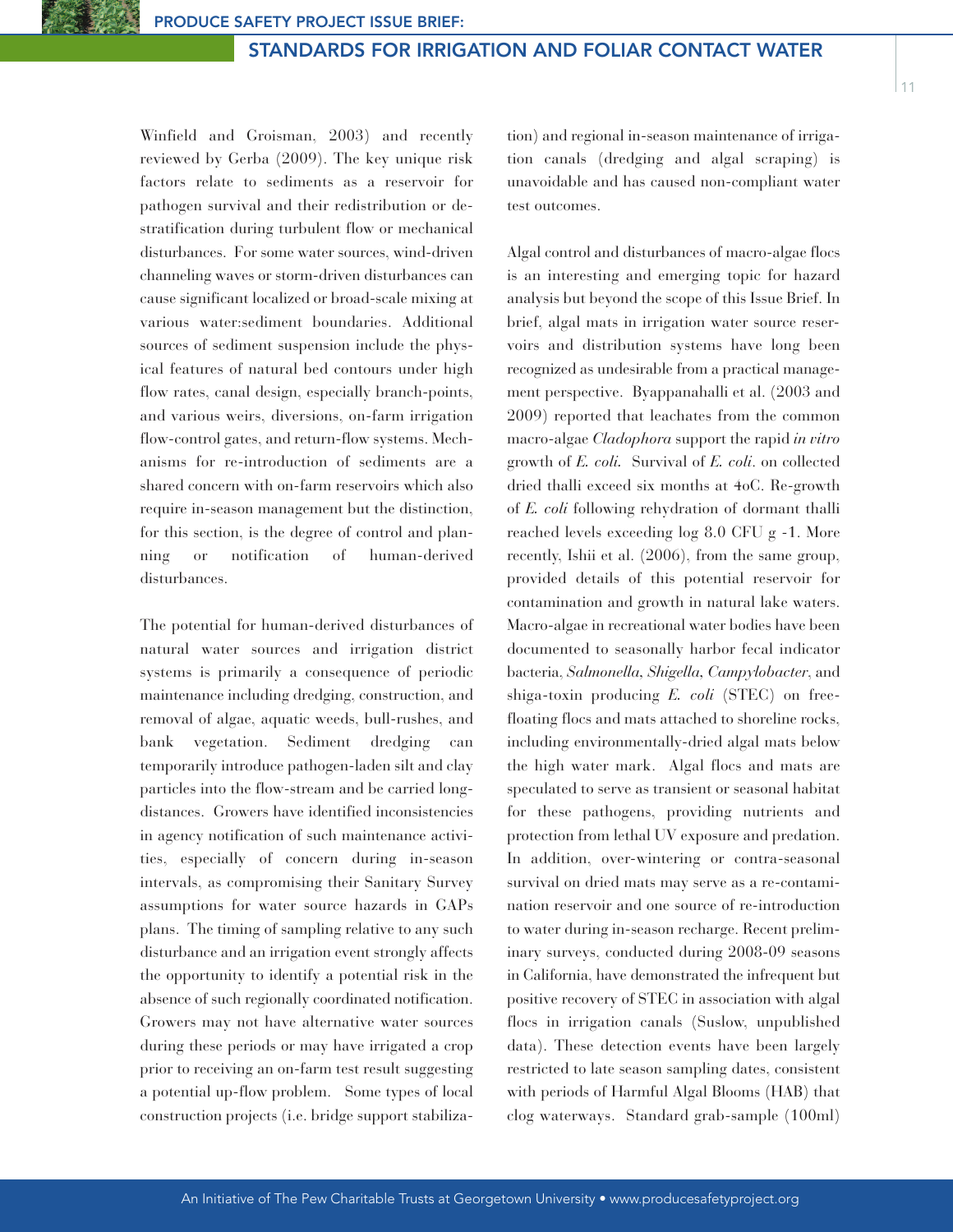$12$ 

and larger volume assessments (5-10L) of the bulk water collected at the same time were negative for STEC in these studies. It will be important to determine whether algae are an environmentally significant contributor to IO populations in diverse irrigation source waters, independent of a detectable co-contribution to seasonal presence, survival, and periodic bloom-growth of pathogenic *E. coli* and *Salmonella* spp.

Mechanical removal and chemical controls have the potential to introduce pathogens into the bulk water used for irrigation at intervals between sampling dates or coincident with an irrigation event. Algal fragments may be picked up in water intake siphons and carried with the irrigation or foliar contact water, if taken from a surface source. Systems which employ pre-irrigation filters may largely remove particulates but our studies conducted to date have shown limited reduction in total bacterial removal by standard filtration alone. Whether environmental conditions and/or HAB development and mass-physiology trigger episodic release of fecal indicators and pathogens to water as planktonic cells or aggregates remains to be determined. The release of fecal indicators, the more common algal-associated enteric bacteria, could substantially and artificially impact water sample test results to levels above current standards which assume a recent fecal contamination event is indicated.

An interesting additional but uncertain factor that may influence irrigation water quality in some regions is the use of fish for aquatic weed control in government managed irrigation distribution networks. An example is the use of grass carp (*Ctenopharyngodon idellaby*) in the Imperial Irrigation District (IID) in southernmost California. Started as a research project in 1981, since 1985 the IID has been stocking sterile, triploid grass carp in their canal systems. Various naturally populated surface water sources have fish and many other

forms of associated wildlife and domestic animals that may indirectly affect water quality. However, this example merely points out lack of specific information available to assess relative risks in relation to a category of source; river water vs. concrete-lined irrigation district canal.

# **Future prospects: is a uniform standard attainable?**

# *Direct detection of specific pathogens is both a way to validate and an alternative to, E. colibased standards*

A single national standard for irrigation water quality applicable to all commodities, regions, and scales of production seems both unwise and unattainable without creating hardship to the fresh produce sector or allowing sporadic unacceptable levels of risk to consumers. Just as science-based criteria are required for recreational waters, science should be applied to formulate flexible and riskbased criteria for irrigation waters. One of the key on-going points of debate regarding these standards, including sampling frequency and location, is the sense of a large disparity between risk associated with ground water from deep aquifers and surface water. In some supplier qualification schemes, well water is held to a much higher standard than surface water, approaching drinking water microbiological criteria, because it is generally attainable. Growers with access to such high quality water from well protected wellheads have argued that frequent or continuous monitoring for *E. coli* levels merely generates a long series of zeros (<2.2 MPN/100ml). Counter arguments include the concern that sampling at the wellhead, while important, is insufficient and regular testing of the distribution system, especially if a sub-soil surface conveyance to on-farm risers and valves, at the point of application (i.e. gated pipe, sprinkler head) in some standardized pattern is warranted. However, this is more an issue of prevention and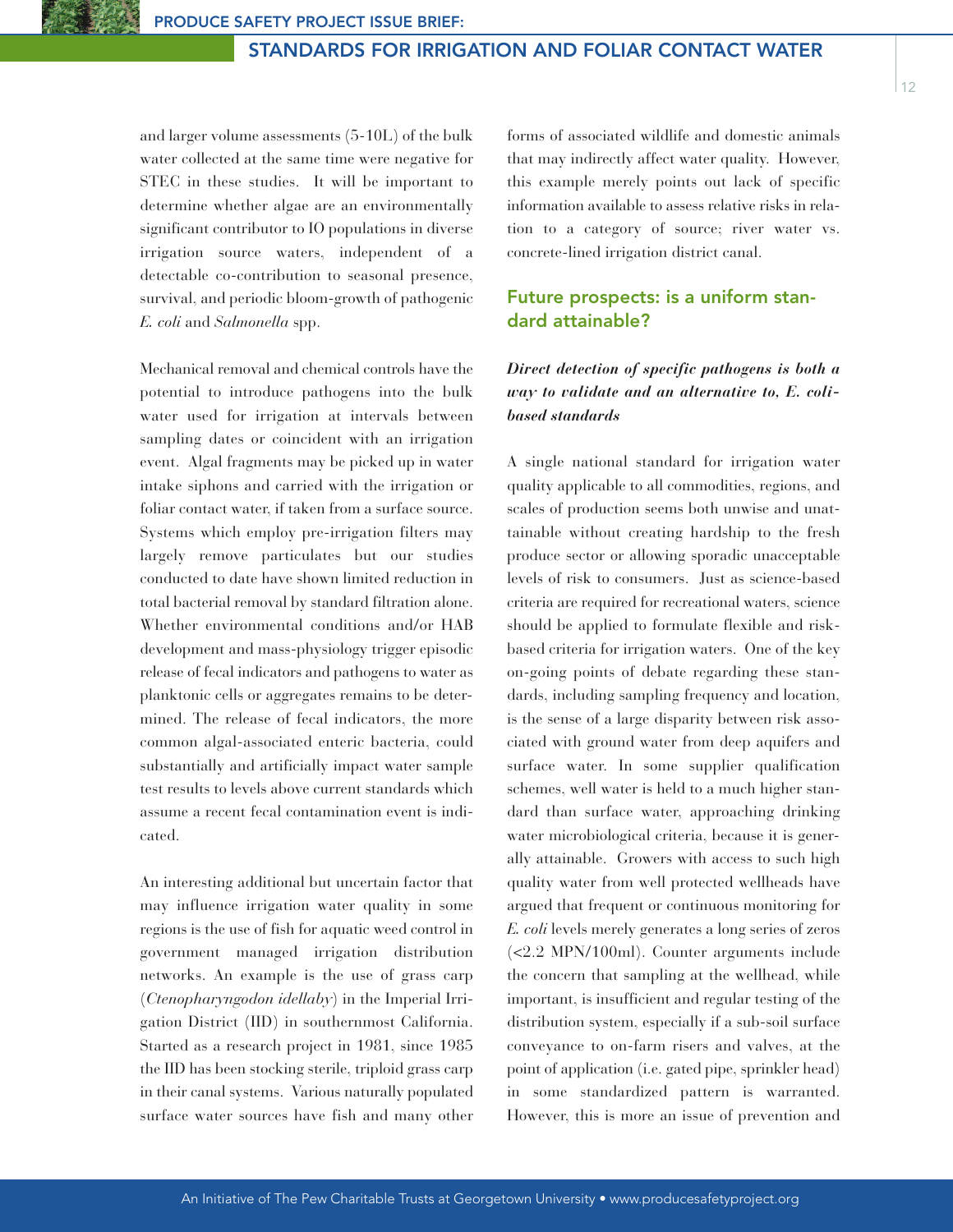integrity of water quality protection practices rather than a source assessment. Regardless, these and other variations in BMP's for irrigation water quality sampling and testing remain to be resolved and harmonized.

Before expanding the current recommendation of *E. coli*-based standards for irrigation water to federal regulations, it will be important to assess whether any *E. coli*-based criterion would be relevant to indicate the presence of specific pathogens. The alternative may be to use direct detection of the target pathogens to indicate sufficient quality for waters used to irrigate fresh produce. A set of recommended practices for sample size and performance-tested methods may be derived from published studies, such as Castillo et al. (2004) and Loge et al. (2002). In the later study, the two principal factors influencing the direct detection limit for several key pathogens was sample volume, liters rather than 100ml, and the presence of inhibitory compounds in the purified nucleic acid extracts.

One solution for some growers faced with the uncertainty of irrigation standards, or the repeated failure of the only available water source to meet the metrics for indicator bacteria, has been to treat the water. Two of the more popular treatments, though still a very limited practice across the U.S., are injection of calcium hypochlorite or chlorine dioxide. The design of the dosing system is, in general, to bring the indicator *E. coli* levels within a compliant range and less commonly to meet drinking water criteria. For irrigation of many key crops, the volumes of water being pumped for overhead irrigation, for example, may be in excess of 1500 gallons per minute. In California and Arizona farms where this is being applied, water quality is generally good and the disinfectant demand is low. Therefore, low doses, 2-5 mg/L (2- 5 ppm) of active ingredient are sufficient. This lessens the concern for detrimental effects on the

farm soil or the environment from disinfection byproducts (FAO/WHO 2009) in the short-term. Concerns remain for chronic effects of large-scale use over long periods of time on the degradation or soil quality and negative impacts on wildlife and habitats. Other water treatments with minimal concerns, such as ozonation and UV, are too costly for most producers but have been installed with low flow systems on high value crops including precision drip delivery for berry production.

Effective control of irrigation-water quality will depend on the economics of control. Producers cannot make informed decisions, given the current state of information regarding irrigation water, about choice of commodities to grow, at what time and from what source to irrigate, and whether to sacrifice yield for safety by choosing not to irrigate with high-risk water. Among current knowledge gaps are: (1) the sanitary quality of many irrigation water sources, (2) the relation between density of traditional fecal-indicator bacteria (such as *E. coli*) and the risk of encountering key foodborne pathogens (such as *E. coli* O157:H7 and *Salmonella*), (3) the remediation costs for contaminated water prior to irrigation, 4) the willingness of producers to adopt and enforce variable irrigation water quality standards.

#### **Acknowledgements**

The Produce Safety Project would like to thank for their review of this paper:

PSP advisors Paul B. Allwood, Douglas L. Archer, and Barbara Kowalcyk; and Dr. Max Teplitski, Assistant Professor, University of Florida, Department of Soil and Water Science.

*The views in this paper do not necessarily reflect the views of the reviewers or The Pew Charitable Trusts.*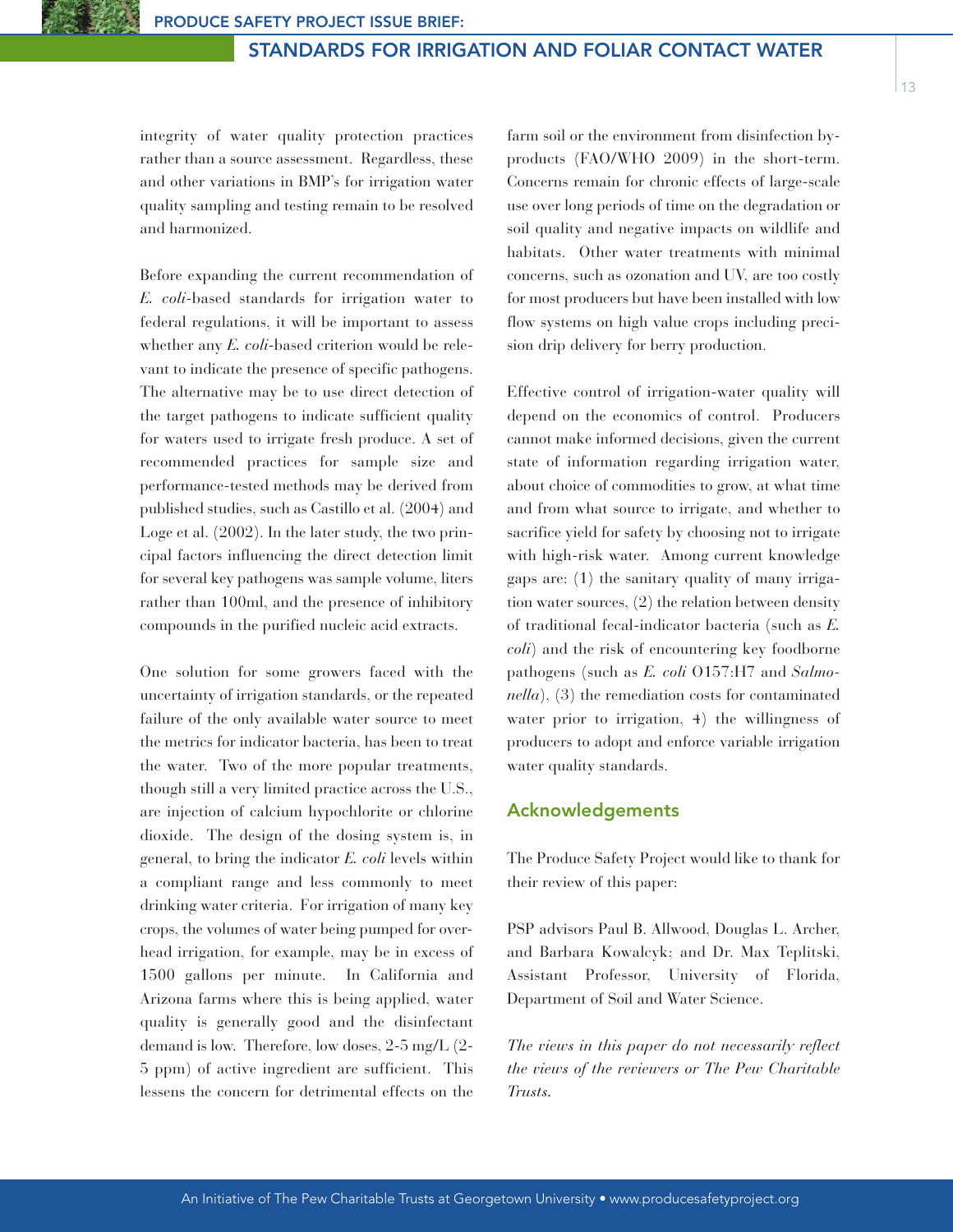### **Citations**

- Anderson, K. L., J. E. Whitlock, and V. J. Harwood. 2005. Persistence and Differenatial Survival of Fecal Indicator Bacteria in Subtropical Waters and Sediments, 71: 3041-3048.
- Aruscavage, D. L., K. Miller, S. LeJeune, J.T. . 2006. Interactions Affecting the proliferation and control of human pathogens on Edible plants. . Journal of Food Science 71:89-99.
- Avery, L. M., A. P. Williams, K. Killham, and D. L. Jones. 2008. Survival of Escherichia coli O157:H7 in waters from lakes, rivers, puddles and animal-drinking troughs. *The Science of the total environment* 389:378-385.
- Borchardt MA, Spencer SK, Bertz PD, Ware MW, Dubey JP, Alan Lindquist HD. 2009. Concentrating Toxoplasma gondii and Cyclospora cayetanensis from surface water and drinking water by continuous separation channel centrifugation. Journal of applied microbiology.107:1089-97.
- Brandl, M. T. 2006. Fitness of human enteric pathogens on plants and implications for food safety. Annual Rev. Phytopath. 44:367-392.
- Buchanan, R.L. and S.B. Dennis. 2001. Microbial risk assessment: a tool for regulatory decision making. *J. Association of Food and Drug Officials*, 65 36-46.
- Byappanahalli, M., Shively, D., Nevers, M., Sadowsky, M., and R. Whitman. 2003. Growth and survival of *Escherichia coli* and enterococci populations in the macro-alga *Cladophora* (Chlorophya). FEMS Microbiology Ecology. 46:203-211
- Byappanahalli, M., Sawdey, R., Ishi, S., Shively, Ferguson, J., Whitman, R. and M., Sadowsky. 2009. Seasonal stability of Cladophora-associated Salmonella in Lake Michigan watersheds. Water Research 43:806-814
- Calvin, L. 2007. "Outbreak Linked to Spinach Forces Reassessment of Food Safety Practices. 5:24-31. www.ers.usda.gov/AmberWaves/June07/Features/Spinach.htm
- Carr, R.M., Blumenthal, U.J. and D. D. Mara. 2004. Guidelines for the safe use of wastewater in agriculture:
- revisiting WHO guidelines. Water Science and Technology. 150:31-38.
- Carr, R.M. 2005.WHO Guidelines for safe wastewater Use: More than just numbers. Irrigation and Drainage. 54:103–111
- CAST (Council for Agricultural Science and Technology). (2006). Using Risk Analysis to Inform Microbial Food Safety Decisions. CAST Issue Paper 31. Ames, IA. June.
- Castillo, A., Mercado, I., Lucia, L. M., Martínez-Ruiz, Y., Ponce de León, J., Murano, E. A., Acuff, G. R. 2004. *Salmonella* contamination during production of cantaloupe: a binational study. Journ. Food. Prot.71:2217-2222
- CDC. 2008. Outbreak of *Salmonella* Serotype Saintpaul Infections Associated with Multiple Raw Produce Items —- United States. MMWR. 57;929-934
- CDHS FDA. 2007. California Department of Health Services and US Food and Drug Administration. Investigation of an *Escherichia coli* O157:H7 outbreak associated with Dole pre-packaged spinach. 2007;1–50. Available from http://www.dhs.ca.gov/ps/fdb/html/food/envinvrpt.htm
- Choi C, Song I, Stine S, Pimentel J, Gerba C. 2004.Role of irrigation and wastewater reuse: comparison of subsurface irrigation and furrow irrigation. Water Sci Technol 50: 61-68.
- Cook, R.L. 2001. The U.S. Fresh Produce Industry: An Industry in Transition. Chapter 2 in *Postharvest Technology of Horticultural Crops*, Adel A. Kader (eds.), University of California Division of Agriculture and Natural Resources, Publication 3311 (2001): 5-30.
- CSFSGLLGSC. 2006 updated July 2009. Commodity Specific Food Safety Guidelines for the Lettuce and Leafy Greens Supply Chain 1st ed. Accessible at http://www2.wga.com/DocumentLibrary/scienceandtech/LGMAAcceptedGAPs07.10.09.pdf
- CSFSGLLGSC.2008. Commodity Specific Food Safety Guidelines for the Lettuce and Leafy Greens Supply Chain. Version 2 –Arizona.

http://www.azlgma.gov/userfiles/Leafy%20Greens%20Guidance%20Arizona%20Clean%20082608.pdf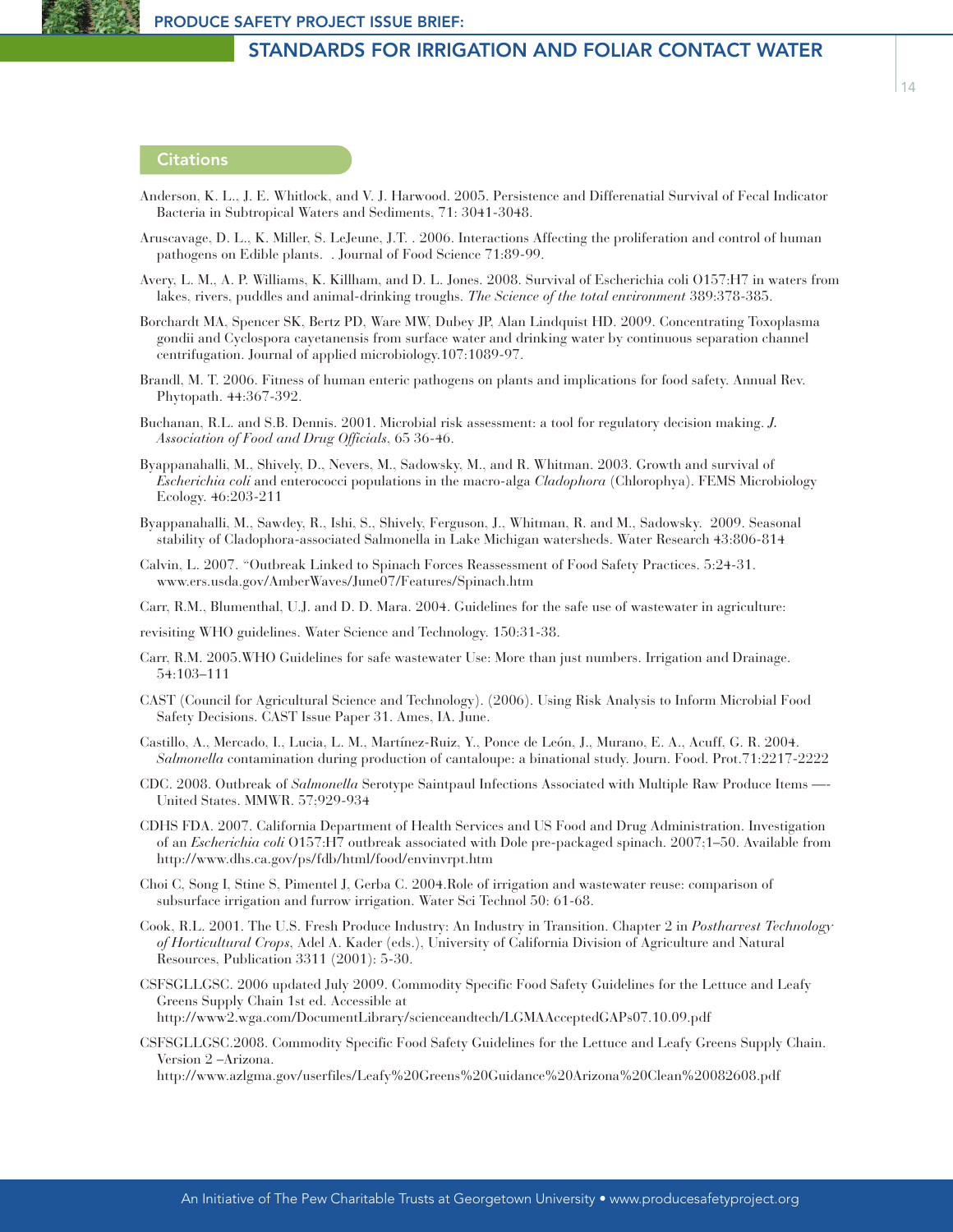- CSFSGFTSC. 2008. *Tomato Guidance* Document, 2nd Edition, *Commodity Specific* Food Safety Guidelines for the Fresh. *Tomato* Supply Chain. Accessible at http://www.unitedfresh.org/assets/files/Tomato%20Guidelines%20July08%20FINAL.pdf
- CSG T-GAPs. 2006. Tomato Good Agricultural Practices (T-GAP) and Tomato Best Management Practices (T-BMP). http://www.floridatomatoes.org/FoodSafety/TOMATO\_QA\_on\_T-GAP\_and\_T-BMP11-8-06.pdf
- CSG Tomato. 2009. Food Safety Programs and Auditing Protocol for the Fresh Tomato Supply Chain http://www.unitedfresh.org/assets/tomato\_metrics/Open\_Field\_Checklist.pdf
- Dorner, S.M., Anderson, W., Slawson, R., Kouwen, N. and Peter M. Huck. 2006. Hydrologic Modeling of Pathogen Fate and Transport. Environ. Sci. Technol.40: 4746–4753
- Doyle, M. and M. Erickson. 2007.Summer meeting 2007—the problems with fresh produce: an overview. J Appl Microbiol 105:317–330.
- Duris, J.W., Haack, S.K. and L. R. Fogarty, 2009. Gene and Antigen Markers of Shiga-toxin Producing *E. coli* from Michigan and Indiana River Water: Occurrence and Relation to Recreational Water Quality Criteria. J Environ Qual. 38:1878-1886
- FAO/WHO. 2009. Benefits and risks of the use of chlorine-containing disinfectants in food production and food processing: report of a joint FAO/WHO expert meeting, Ann Arbor, MI, USA, 27–30 May 2008.
- Fan, X. et al. 2009. Microbial Safety of Fresh Produce. Eds. Blackwell-Wiley and IFT Press.
- FDA (1998). "Guidance for Industry: Guide to Minimize Microbial Food Safety Hazards for Fresh Fruits and Vegetables." Federal Register, October 29, 1998 63(209): 58055-58056.
- FDA. 2007. Food Protection Plan. [http://www.fda.gov/foodprotection/].
- FDA. 2009. Proposed Commodity Specific Guidance Documents. Guide to Minimize Food Safety Hazards of Leafy Greens, Melons, and Tomatoes. http://www.fda.gov/Food/FoodSafety/Product-SpecificInformation/FruitsVegetablesJuices/FDAProduceSafetyActivities/ucm174086.htm
- Ferguson, C., d. R. Husman, et al. (2003). "Fate and transport of surface water pathogens in watersheds." Crit. Rev. Environ. Sci. Ecol. 33: 299-361.
- Gallegos-RoblesMA,Morales-LoredoA,Alvarez-OjedaG,VegaPA,Chew MY, Velarde S, and P. Fratamico. 2008. Identification of Salmonella serotypes isolated from cantaloupe and Chile pepper production systems in Mexico by PCR-restriction fragment length polymorphism. J Food Prot. 71:2217-2222.
- Geldreich, E. E., and R. H. Bordner. 1971. Fecal contamination of fruits and vegetables during cultivation and processing for market - a review. *J Milk Food Technol* 34:184-195.
- Gelting, R. 2007. Irrigation water issues potentially related to 2006 *E. coli* O157:H7 in spinach outbreak. CDC Addendum Report. Attachment 11: 24 pp.
- Gerba, C. P. and J. E. J. Smith (2005). "Sources of pathogenic microorganisms and their fate during land application of wastes." J. Environ. Qual. 34: 42-48.
- Gerba, C.P. 2009. The Role of Water and Water Testing in Produce Safety. Chapter 7 in Microbial Safety of Fresh Produce X. Fan et al. Eds. Blackwell-Wiley and IFT Press.
- Guan, T. et al. 2001. Fate of foodborne bacterial pathogens in pesticide products. J. Sci. Food Agri. 81:503-512
- Guan, T., Blank, G. and R.A. Holley. 2005. Survival of pathogenic bacteria in pesticide solutions and on treated tomato plants. Journal of Food Protection. 68:296-304.
- Guo, X., van Iersel, M., Chen, J., Brackett, R., and Beuchat, L. 2002. Evidence of association of *Salmonellae* with tomato plants grown hydroponically in inoculated nutrient solution. Applied and Environmental Microbiology 68:3639-3643.
- Hanning, I., Nutt, J.D. and S.C. Ricke. 2009. Salmonellosis outbreaks in the United States due to fresh
- produce: Sources and potential intervention measures. Foodborne Pathogens and Disease. 69:635-648.
- Harrington, J. 2009. Water for Agriculture: Global Change and Geographic Perspectives on Research Challenges for the Future. *Journal of Contemporary Water Research & Education* 142:36-41
- Harris, L.J. 2008.Survival of attenuated *Escherichia coli* O157:H7 or surrogate in field-inoculated lettuce. California Lettuce Research Board 2008 Research Report. http://www.calgreens.org/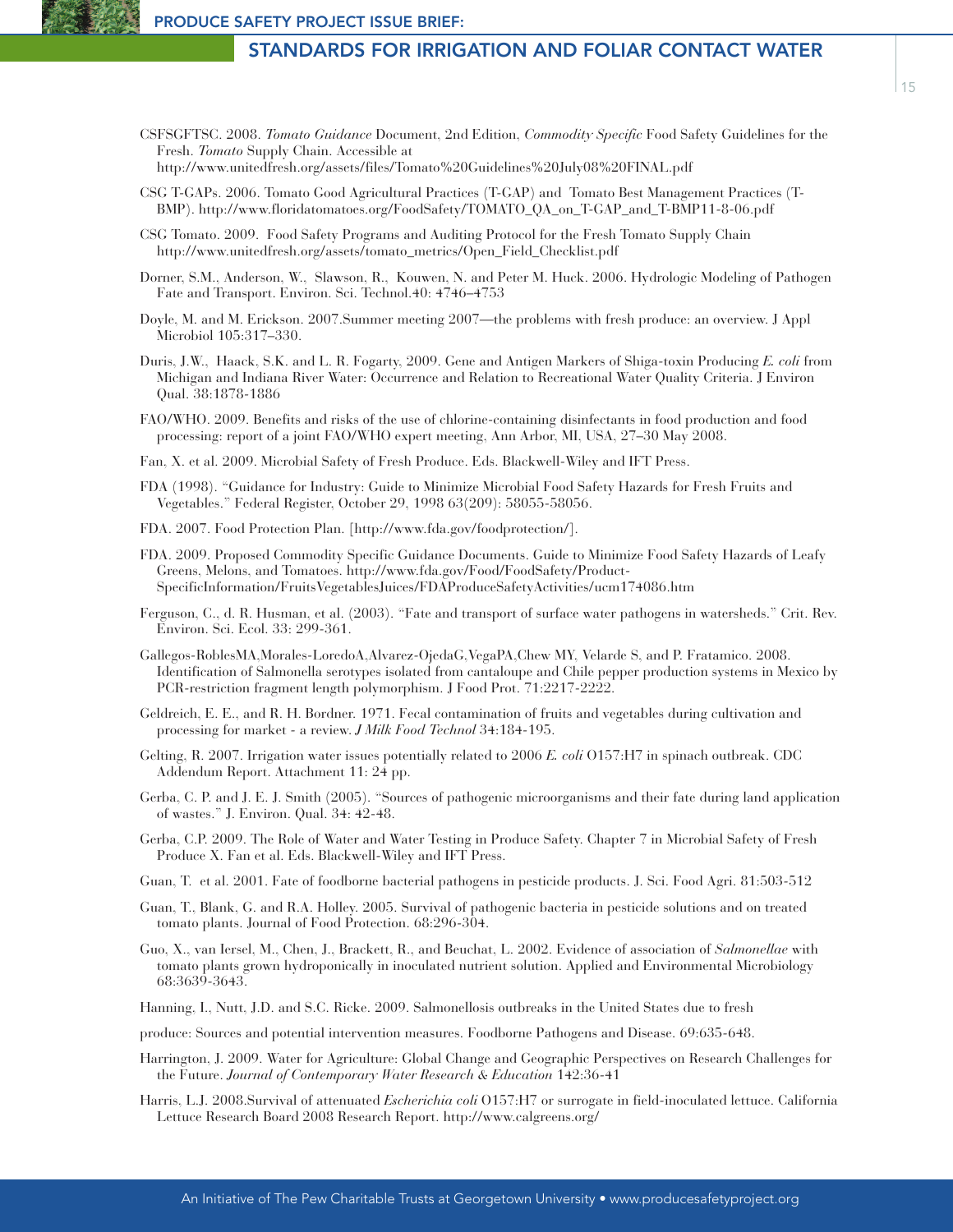- Harwood, V. et al. 2005. Validity of the Indicator Organism Paradigm for Pathogen Reduction in Reclaimed Water and Public Health Protection. Appl Environ Microbiol. 71: 3163–3170.
- Hillborn, E.D., Mermin, J.H., Mshar, P.A., Hadler, J.L., Voetsch, A.,Wojtkunski, C. et al. 1999. A multistate outbreak of *Escherichia coli* O157:H7 infections associated with consumption of mesclun lettuce. Arch. Intern. Med. 159: 1758–1764.
- Ibekwe, A.M., Watt, P., Shouse, P. and C. M. Grieve. 2004. Fate of *Escherichia coli* O157:H7 in irrigation water on soils and plants as validated by culture method and real-time PCR. Can. J. Microbiol. 50: 1007-1014.
- Ibekwe, A.M., P., Shouse, P. and C. M. Grieve. 2006. Quantification of survival of *Escherichia coli* O157:H7 on plants affected by contaminated irrigation water. *Eng. Life Sci.* 6:566–572.
- Ibenyassine K, Mhand RA, Karamoko Y, Anajjar B, Chouibani MM, and M. Ennaji. 2007.Bacterial pathogens recovered from vegetables irrigated by wastewater in Morocco. *J Environ Health*. 69:47-51.
- Ishii, S., T. Yan, et al. (2006). "Cladophora (Chlorophyta) spp. harbor human bacterial pathogens in nearshore water of Lake Michigan." Appl Environ Microbiol 72: 4545-53.
- Islam, M., J. Morgan, M. P. Doyle, S. C. Phatak, P. Millner, and X. Jiang. 2004. Persistence of Salmonella enterica serovar typhimurium on lettuce and parsley and in soils on which they were grown in fields treated with contaminated manure composts or irrigation water. Foodborne Pathog Dis 1:27-35.
- James, J. L., ed. 2006. *Microbial Hazard Identification of Fresh Fruit and Vegetables*. John Wiley and Sons, Inc., Hoboken, NJ.
- Jiang, S. C. and W. Chu. 2004. PCR detection of pathogenic viruses in southern California urban rivers. J. Appl. Microbiol. 97:17-28.
- Jiang, S. C., W. Chu, B. H. Olson, J. He, S. Choi, J. Zhang, J. Y. Le, P. B. Gedalanga. 2007. Microbial source tracking in a small southern California urban watershed indicates wild animals and growth as the source of fecal bacteria. *Applied Microbiology and Biotechnology* 76 (4): 927-934
- Koike, S. T., Cahn, M. D., and Suslow, T. V. 2008. Survival of generic *E. coli* under different irrigation systems. California Leafy Greens Research Board. 2007-2008 Annual Report. http://www.calgreens.org/
- Koike, S. T., Cahn, M. D., and Suslow, T. V. 2009. Survival and biology of *E. coli* under field production environments. California Leafy Greens Research Board. 2008-2009 Annual Report. http://www.calgreens.org/
- Loge, F., Thompson, D. and D. R. Call. 2002.PCR Detection of Specific Pathogens in Water: A Risk-Based Analysis. *Environ. Sci. Technol*., 2002, 36:2754–2759
- Lu, L., . Humea, M., Sternesc, K.L., and S. D. Pillaia, 2004. Genetic diversity of Escherichia coli isolates in irrigation water and associated sediments: implications for source tracking. Water Research. 38:3899–3908.
- Maki, R. P., and R. E. Hicks. 2002. Salmonella typhimurium survival and viability is unaltered by suspended particles in freshwater. *J Environ Qual* 31:1702-1709.
- Marr, B. 2001. Principles for Preparing Water Quality Objectives in British Columbia. Publication of the Ministry of Environment, Lands and Parks. Government of British Columbia, CN.
- Morace,G. et al. . 2002. Microbial quality of wastewater: detection of hepatitis A virus by reverse transcriptasepolymerase chain reaction. Journal of Applied Microbiology. 92:828 - 836
- Oron G, Armon R, Mandelbaum R, Manor Y, Campos C, Gillerman L, Salgot M, Gerba C, Klein I, Enriquez C. 2001. Secondary wastewater disposal for crop irrigation with minimal risks. Water Sci Technol 43: 139-146.
- Pillai, S. D. and S.D. Pillai. 1998. Microbial Pathogens within Aquifers: Principles and Protocols. Springer Verlag. New York, NY. 163 pp.
- Rai PK and Tripathi B.D. 2007. Microbial contamination in vegetables due to irrigation with partially treated municipal wastewater in a tropical city. *Int J Environ Health Res*. 17:389-395.
- Ruiz, B. G. V., R. G. Vargas, and R. Garcia-Villanova. 1987. Contamination of fresh vegetables during cultivation and marketing. *Int J Food Microbiol* 4:285-291
- Sadovski AY, Fattal B, Goldberg D, Katzenelson E, Shuval HI. 1978. High levels of microbial contamination of vegetables irrigated with wastewater by the drip method. Appl Environ Microbiol 36: 824-830.